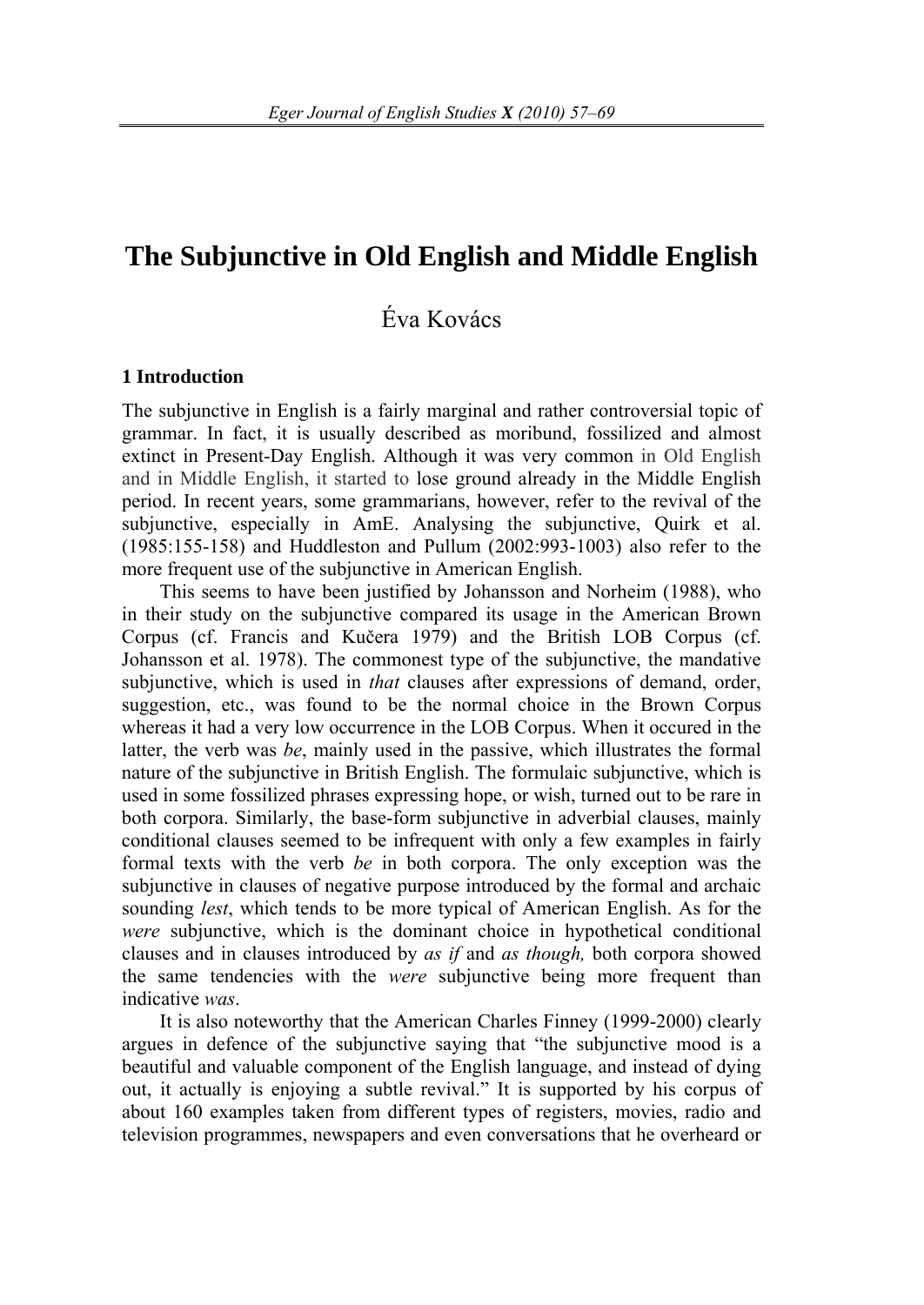participated in between 1996 and 2004. As an illustration let us consider some of his examples:

Conversations:

(1) It's not really vital he *be involved* in this call. Conversation (2001-04- 03)

I was going to request that they [television sets] *be turned down*. Conversation with Allison Miller (1999-12-01)

It is important that he *tell* the truth now, lest he *be doubted* later. Conversation (1999-10-19)

Televison, radio:

(2) The ultimate goal of the Arabs is that the distinction *be made* ... News, National

Public Radio (USA) (2001-01-19)

Harris was determined that the film *be* authentic. CBS Sunday Morning (US television) (2001-02-11)

Growing up, my mother was so concerned that we *not be brought up* as "cheap" Irish. It was so important to my mother that we *be thought* of as classic, "lace-curtain" Irish. Conan O'Brien, *Tonight Show with Jay Leno* (2001-01-23)

It is imperative that everyone *play* pianissimo during the spoken monologue. From the series "Frasier" (US television) (2000-04-13)

Movies:

(3) If it *were not* for the pleadings of my granddaughter, you would be dead already. If you *weren't* a Doone, I could almost like you. From the movie, *Lorna Doone* (2000) (A&E, US television) (2001-03-11) There was a man in there who knew exactly what he wanted, and I found myself wishing I *were* as lucky as he. From the movie, *You've Got Mail* (1998)

It is critical that I *see* them. From the movie, *Sphere* (1998)

Both bones were porous, as if the virus or causative organism *were consuming* them. From the movie, *X-Files* (1998)

### Newspapers:

(4) She said company lawyers also have demanded the Web site *be transferred* to their authority. Associated Press, printed in *The News-Sentinel* (Knoxville, Tennessee), p. D4 (1999-11-21) I took all of the necessary information, but because of her attitude I did not insist that we *call* for a police officer. Letter to the syndicated

column *Smart Money*, printed in *The News-Sentinel* (Knoxville, Tennessee), p. D2 (1999-11-21)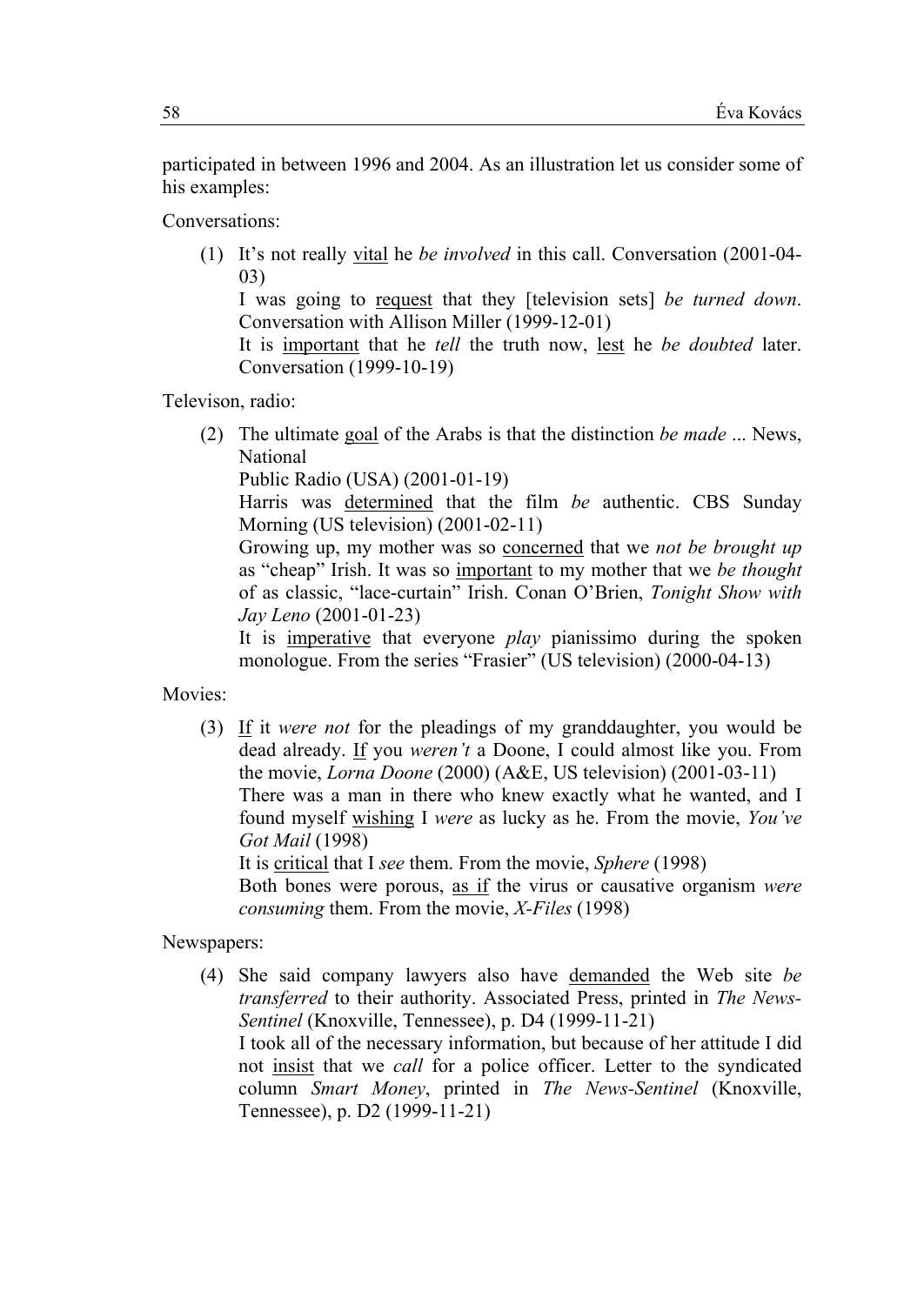A group of Albanians demanded that the U.N. Mission in Kosovo *put* its mascot stray dog, Unmik, to sleep because he is "Serbian". Chuck Shepherd, "News of the weird" (weekly syndicated column), *Metro Pulse* (Knoxville, Tennessee), p. 35 (2000-01-06)

In contrast, Jack English (2009) pointed out that Finney was wrong as "you can't show a revival by looking at a single point in time". To prove this, he examined the occurrence of the subjunctive in COCA (*The Corpus of Contemporary American English*). It is the corpus of contemporary American English, which contains more than 385 million words of text, including 20 million words each year from 1990-2008, and it is equally divided among spoken, fiction, popular magazines, newspapers, and academic texts. As this corpus (The most recent texts are from late 2008) is updated every six to nine months, it serves as a unique record of linguistic changes in American English, and is supposed to give reliable data for the usage of the subjunctive as well. The author gives evidence for the clear drop in the usage of the subjunctive from 5.5/million words (1990- 1994) to 3.6/million words (2005-2008).

Another interesting finding of English is that spoken English appears to be the biggest user of the subjunctive (5.8/million words), though academic English (5.3/million words) isn't far behind, which challenges the common view that the subjunctive is characteristic of mainly formal style. According to his results, the subjunctive occurs less frequently in newspapers (4.4/million words), magazines (3.8/million words) and fiction (3.1/million words). On the basis of the evidence above it appears that the use of the subjunctive is declining in American English not just in British English.

In spite of the alleged revival of the subjunctive, especially in American English, it is generally agreed that the inflectional subjunctive experienced a steady decline in the history of English. In fact, the most radical changes in the subjunctive took place in the Old English and the Middle English period, and it has not changed significantly since the beginning of the Early Modern English period (cf. Kovács 2009). The primary aim of this paper is to explore how this rather controversal aspect of the English language was used in Old English and Middle English, and to reveal what factors played a role in its process of dying.

#### **2 The subjunctive in Old English (from the beginnings to 1066)**

Being extremely common in Old English, the subjunctive mood had special formal, syntactic, and semantic characteristics. Basically it was used to express various modal meanings and was the mood selected by certain conjunctions.

In Old English, which had a rich inflectional system, verbs were inflected for person, number, tense and mood. As in all Germanic languages, there were only two tenses, present and past, and there were also three moods: indicative, subjunctive and imperative.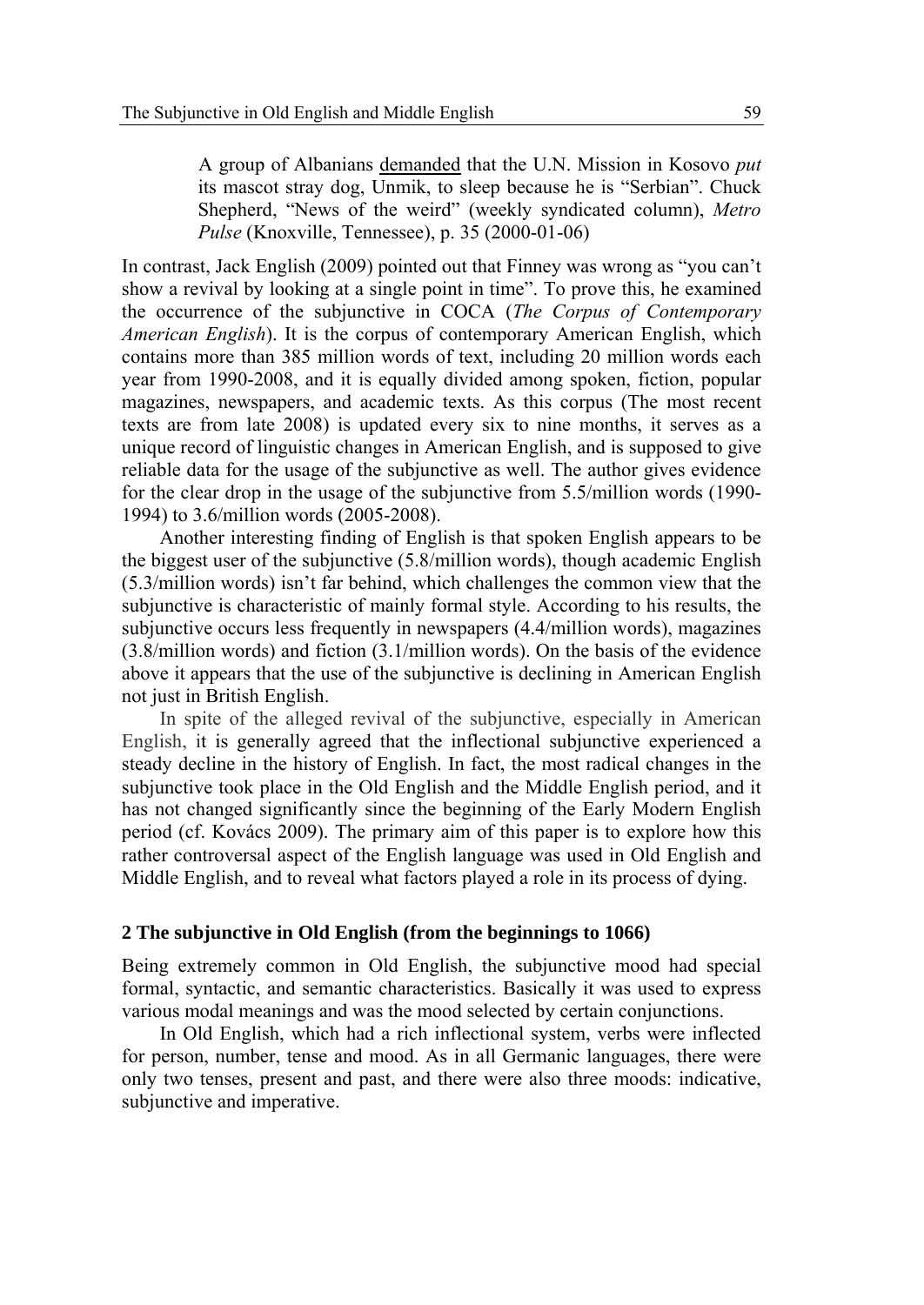|                           | <b>Present</b>    |             |                   |  |  |  |  |
|---------------------------|-------------------|-------------|-------------------|--|--|--|--|
|                           | <b>Indicative</b> | Subjunctive | <b>Imperative</b> |  |  |  |  |
| 1Sg                       | ic stele          | ic stele    |                   |  |  |  |  |
| 2Sg                       | bu stelst         | bu stele    | stel!             |  |  |  |  |
| 3Sg                       | he stelð          | he stele    |                   |  |  |  |  |
| <b>Plural</b>             | hī stelað         | hī stelen   | stelað!           |  |  |  |  |
|                           |                   |             |                   |  |  |  |  |
|                           | <b>Past</b>       |             |                   |  |  |  |  |
|                           | <b>Indicative</b> | Subjunctive | <b>Imperative</b> |  |  |  |  |
| 1Sg                       | ic stæl           | ic stæle    |                   |  |  |  |  |
| 2Sg                       | bu stæle          | bu stæle    |                   |  |  |  |  |
| 3Sg                       | he stæl           | he stæle    |                   |  |  |  |  |
| <b>Plural</b>             | hī stælon         | hī stælon   |                   |  |  |  |  |
|                           |                   |             |                   |  |  |  |  |
| <b>Infinitive</b>         |                   | stelan      |                   |  |  |  |  |
| <b>Present Participle</b> |                   | stelend     |                   |  |  |  |  |
| <b>Past Participle</b>    |                   | gestolen    |                   |  |  |  |  |

A regular strong verb such as *stelan* 'steal' had the following paradigm in classical Old English (Hogg 1992:150):

As is clear from this example, the verb inflections of the subjunctive were less differentiated than those of the indicative, never distinguishing first, second and third person.

As for its functions, in OE the subjunctive was used to cast some doubt on the truth of the proposition or to express unreality, potentiality, exhortation, wishes, desires, requests, commands, prohibitions, obligation, hypotheses and conjectures (Traugott 1992:184, 239-240). Consider the following cases where the subjunctive was used in Old English:

- with mental verbs, such as *bencan* and *byncan*
- with verbs of ordering and requesting, such as *bebeodan*, *batan* 'order,  $\bullet$ hid'
- verbs and adjective of being appropriate, such as *gedafenian* 'be fitting',  $\bullet$ gebyrian 'behoove', selost beon 'be best' and other predicate adjectives with BE, such as 'dyslic beon' 'be foolish':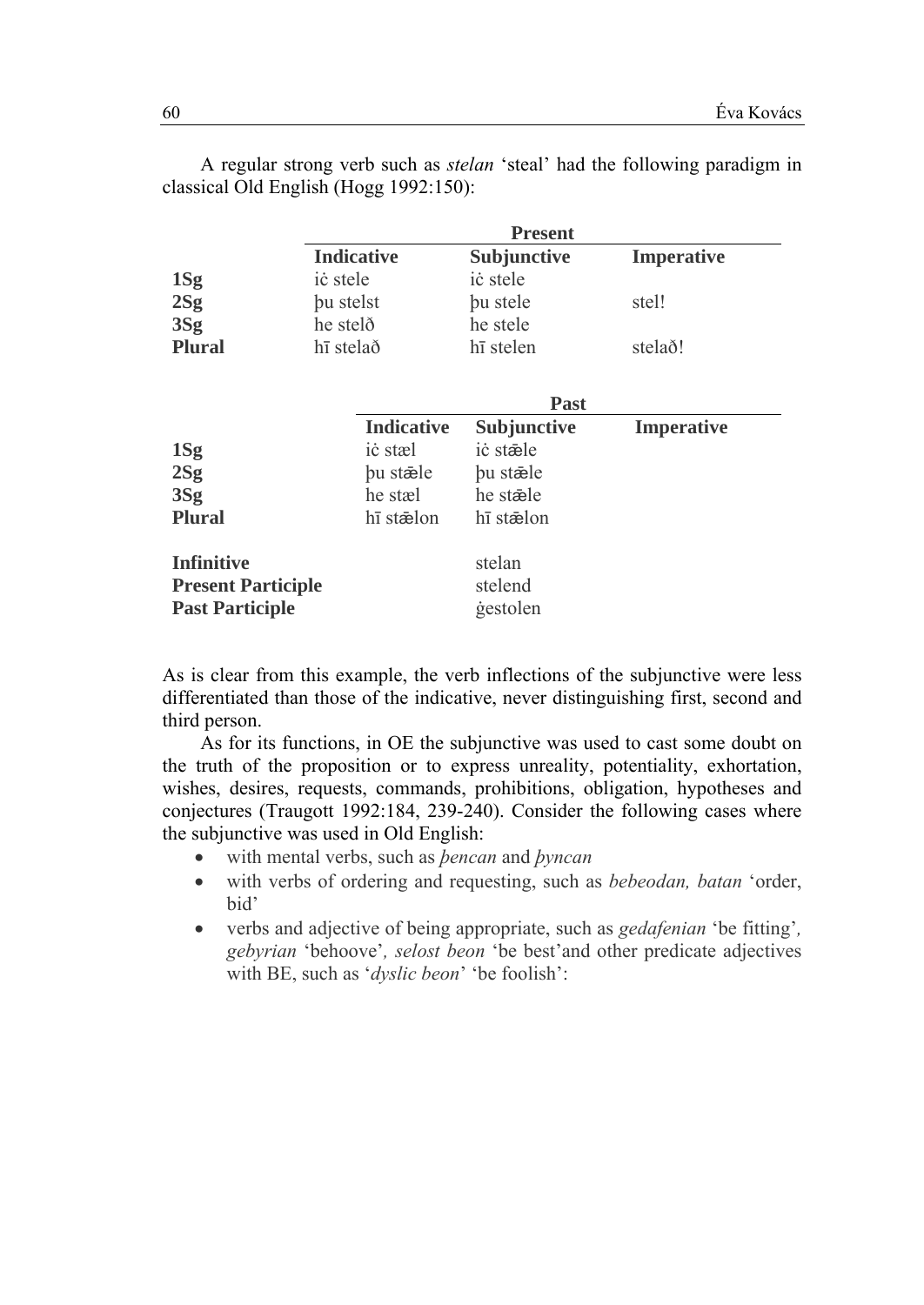- (5) Hit gedafenað þæt alleluia sy gesungen. It is-fitting that Alleluiah be sung. It is fitting that Alleluiah should be sung.
- (6) dyslic bið þæt hwa woruldlice speda forhogie for foolish is that someone worldly goods despise for manna herunge of-men praise It is foolish to despise wordly goods in order to win the praise of men.
- with expressions of desire, such as *willan* 'will'
- (7) Forðy ic wolde ðætte hie ealneg æt ðære stowe wæren (SUBJ). Therefore I wanted that they always at that place were. Therefore I wanted them always to be there.

The subjunctive is also widely used in reported speech, as is typical in the early Germanic languages. Originally this use may have been of the 'hear-say' type in which the reporter wishes to avoid commitment to the truth of what was reported, or wished to cast doubt on it:

(8) Wulfstan sæde þæt he gefore (SUBJ) of Hæðum, þæt Wulfstan said that he went from Hedeby that he wære (SUNJ) on Truso on syfan dagum & nihtum, ðæt þæt he was in Druzno in seven days and nights, that that scip wæs (INDIC) ealne weg yrnende under segle ship was all way running under sail. Wulstan said that he left from Hedeby, that reached Druzno in seven days and nights, and that the ship was running under full sail all the way.

As also noted by Fischer (1992:314), the subjunctive occured regularly in reported speech without any implication of uncertainty on the part of the speaker. In Old English the subjunctive could still be used in its original function of syntactic marker of subordination.

The hortative subjunctive was used in all persons except the first person singular (Traugott 1992:185):

(9) Ne yldan we na from dæge to dæge. Not let-us-delay we not from day to day. Let us not delay from day to day. God us gerihtlæce. God us correct. May God correct us.

Command or wish was expressed not only by the imperative, but by *uton (we)* + infinitive 'let us', which is, however, restricted to first-person plural (Fischer 1992:248):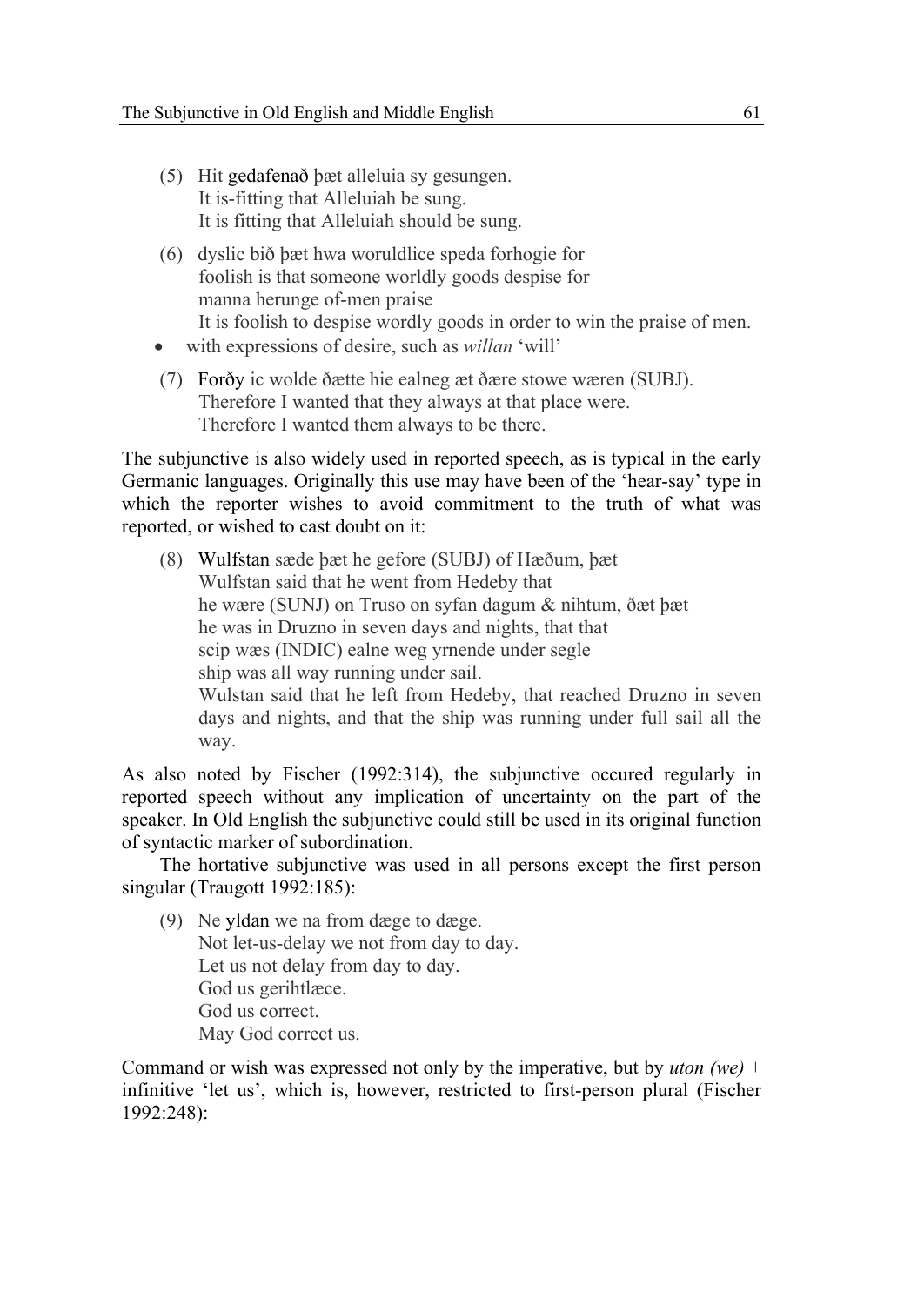(10) Ac uton we beon carfulle. But let us be careful. But let us be careful.

As far as dependent clauses are concerned, in Old English the subjunctive was used in concessive clauses and in clauses of comparison. Clauses of comparisons had the subjunctive mood when they were followed by an affirmative main clause, otherwise they were indicative. In conditional clauses the indicative mood was usual unless the main clause was non-indicative whereas in concessive clauses the subjunctive was the regular mood even when the main clause expressed something factual (Fischer 1992:349-356).

In terms of register the subjunctive in OE was especially preferred in monastic and legal regulations; charms, medical prescriptions, and similar generalized instructions were also normally in the subjunctive (Traugott 1992:185).

#### **3 The subjunctive in Middle English (1066-1476)**

The Middle English period was marked by numerous changes in English grammar, which may be described as a general reduction of inflections. As noted by Baugh and Cable (1978:159), this levelling of inflectional endings was partly due to phonetic changes, partly to the operation of analogy. In terms of their morphology, the verb suffered serious losses as well.

Although the three types of mood, i.e. the indicative, the subjunctive and the imperative remained, the decay of inflections brought about a simplification of forms in the verb paradigm (Olga Fischer 1992:246-248). Formally the imperative singular and the subjunctive present of weak verbs could no longer be differentiated. The inflectional differences between indicative and subjunctive were also considerably reduced. In the present tense indicative only the second and the third-person singular were distinctive, while in the past tense of strong verbs only the first and third person were distinctive, and of the weak verbs only the second-person singular. In the present subjunctive both weak and strong verbs had only two inflections, *-e* in the singular and *-en* in the plural, just like in the subjunctive past where strong verbs had the -*en* inflections in all the persons singular and plural and weak verbs had the *e-*inflection in the singular and -*en* in the plural in both the present and the past tense. As an illustration consider the following table (Lass 1992:134):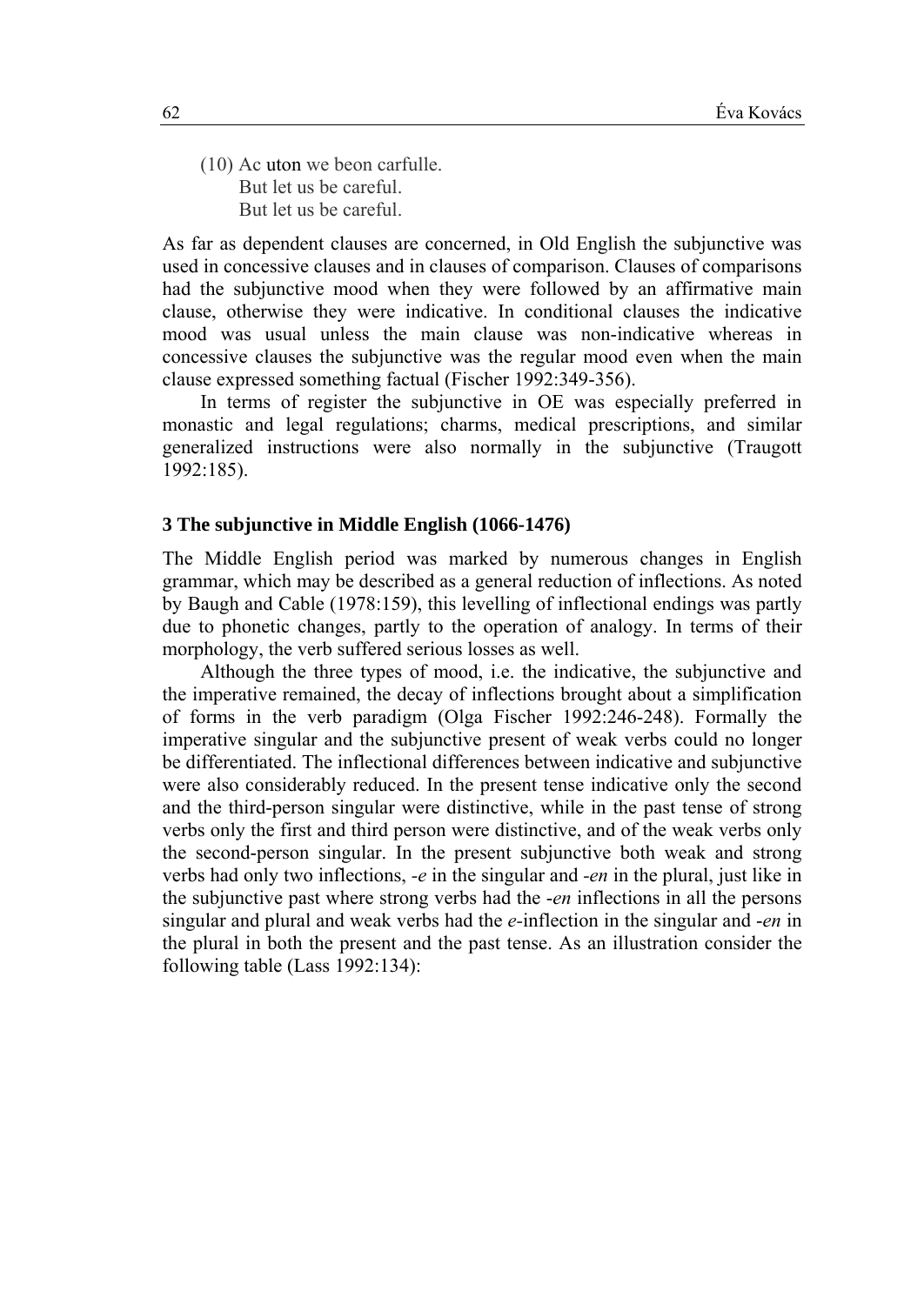| <b>Present</b> |                |                |       |                |                |           |       |      |
|----------------|----------------|----------------|-------|----------------|----------------|-----------|-------|------|
|                | <b>Strong</b>  |                |       | Weak           |                |           |       |      |
|                |                | Ind.           | Subj. | Imp.           |                | Ind.      | Subj. | Imp. |
|                | L              | $-e$           |       |                | 1              | $-e$      |       |      |
| Sg.            | $\overline{2}$ | $-(e)$ st      | $-e$  | $-\varnothing$ | $\overline{2}$ | $-(e)$ st | $-e$  | $-e$ |
|                | 3              | -eb            |       |                | 3              | -eb       |       |      |
| Pl.            |                | -ab            | -en   | -ab            |                | -ab       | -en   | -ab  |
| Past           |                |                |       |                |                |           |       |      |
|                | <b>Strong</b>  |                |       | Weak           |                |           |       |      |
|                |                | Ind.           | Subj. |                |                | Ind.      | Subj. |      |
|                | 1              | $-\varnothing$ |       |                | 1              | $-e$      |       |      |
| Sg.            | $\overline{2}$ | $-e$           | -en   |                | $\overline{2}$ | $-(e)$ st | $-e$  |      |
|                | 3              | $-\varnothing$ |       |                | 3              | $-e$      |       |      |
| Pl.            |                | -on            | -en   |                |                | $-on$     | -en   |      |

*Be*, which was not really a verb in Old English, but a collection of semantically related paradigms of various historical origins with three major stems, had the following paradigm by the late fourteenth century (Lass 1992:141):

| <b>Present</b> |   |              |         |        |  |  |  |
|----------------|---|--------------|---------|--------|--|--|--|
|                |   | Ind.         | Subj.   | Imp.   |  |  |  |
|                |   | am           |         |        |  |  |  |
| Sg.            | 2 | art          | be      | be     |  |  |  |
|                | 3 | is           |         |        |  |  |  |
| Pl.            |   | be(n)/are(n) | be(n)   | be(th) |  |  |  |
| Past           |   |              |         |        |  |  |  |
|                |   | Ind.         | Subj.   |        |  |  |  |
|                |   | was          |         |        |  |  |  |
| Sg.            | 2 | were         | were    |        |  |  |  |
|                | 3 | was          |         |        |  |  |  |
| Pl.            |   | were(n)      | were(n) |        |  |  |  |

As is evident from the table above, *be* was the only form in the present and *were* the only form in the past subjunctive. It is not surprising that the periphrastic constructions gained ground rapidly (*sholde, shal, wil, may, can*) and by the end of the Middle English period they far outweighed the subjunctive forms. In Olga Fischer's view (1992:362), the development started in Late Old English when "the gradual erosion of verbal inflections made it necessary to replace the subjunctive by something more transparent". Besides, the use of periphrastic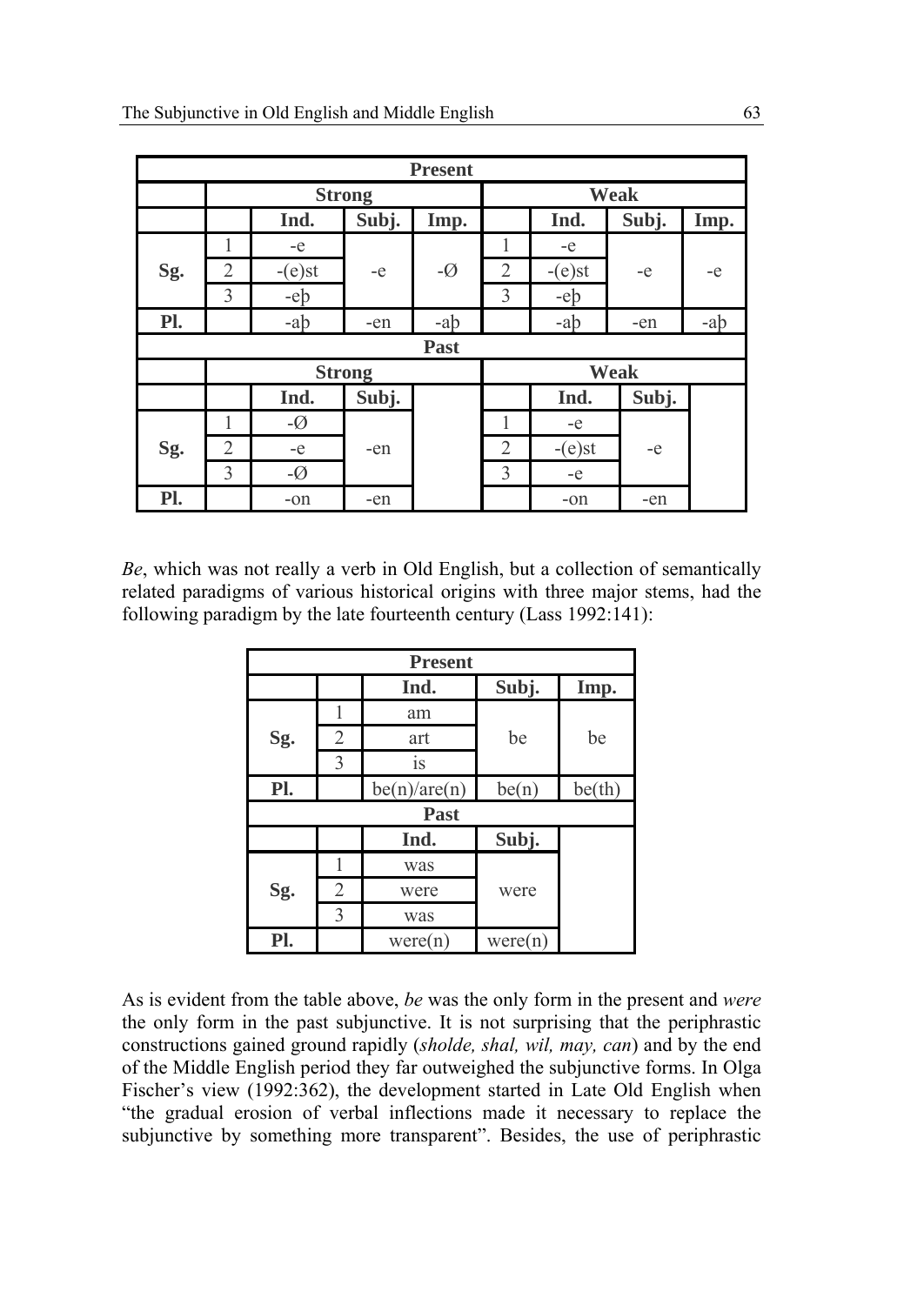constructions at a fairly early stage accounted for the disappearance of the subjunctive. This change may have been triggered by "the desire to be more emphatic and possibly to be more specific than was possible with the subjunctive form". Together with the loss of the subjunctive came a grammaticalization of the modal verbs, which in Old English in many ways still had the status of full verbs.

As Fischer (1992:247) notes, another significant change that happened in Middle English is that the past tense indicative began to be used as a modal marker, the so-called modal preterite. This is in fact a continuation of the Old English past subjunctive, which had become virtually indistinguishable from the past indicative in Middle English. The use of the modal preterite is most common when other elements in the clause are the indicator of modality, such as conjunctions *(if, as if)*, adverbs *(perhaps)*, or when the clause is preceded by a class of verbs that semantically expresses non-fact *(desire, hope, etc.)*.

Like in Old English, the subjunctive is used in both independent and dependent clauses in Middle English as well. In independent clauses, the present subjunctive expresses wish or exhortation, (Fischer 1992:248):

(11) God *shilde* that he devde sodevnly!

batt mann batt wile follzhenn me/ & winnenn eche blisse,/ He take hiss rode. & *here* itt rihht.

That man who wants to follow me and attain eternal bliss, let him take up his cross and bear it well'.

The hortatory subjunctive is expressed by a periphrastic construction with *let*, which is used to express an exhortation, command. Unlike the Old English construction with *uton*, which still occurs in Middle English  $(ute(n))$  until the late thirteenth century, let is not restricted to the first-person plural. Moreover, let and the subjunctive can occur side by side.

(12) Now *lat us stynte* of Custance but a throwe, And *speke* we of the Romayn Emperour,...

The past subjunctive expresses an unrealisable wish or a hypothetical situation, such as in:

 $(13)$  Allas, for wo! Why *nere* I deed?

For though I *write* or *tolde* yow everemo/ Of his knyghthod, it myghte nat suffise.

Besides independent clauses, the subjunctive is also used in different types of dependent clauses, such as in clauses of purpose (Fischer 1992:343-344). The most common subordinator is *that*, but we can find a variety of conjunctive phrases which strengthen the idea of purpose, such as to that/the endet hat/the *ente that* and in negative purpose clauses *lest* (*that*) is used.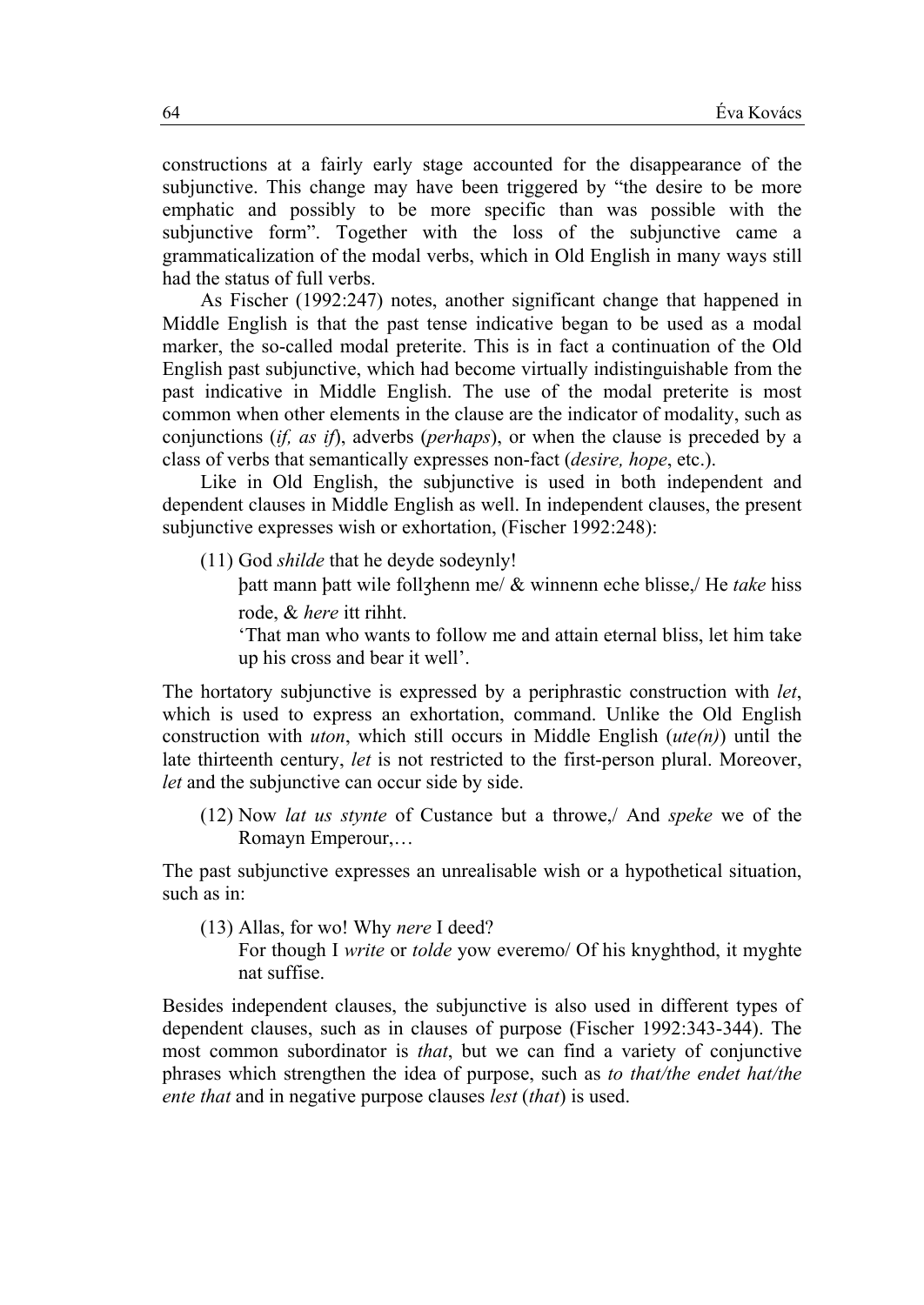(14) And whan ony man dyeth in the contree þei brennen his body in name of penance to þat entent þat he suffre no peyne in erthe to ben eten of wormes.

Instead of the subjunctive mood modal auxiliaries can also be used. The auxiliary found most frequently in these clauses is *shal/sholde*, especially in the preterite. Furthermore, *may/mighte* also occurs mainly in the present tense, just like *wil/wolde,* which is occassionally found in Late Middle English.

Besides clauses of purpose, the subjunctive mood frequently occurs in conditional and concessive clauses in Middle English (Fischer 1992:347-352). The most common subordinator in Middle English conditional is *if (that).* To convey the sense of 'if only', 'provided that', Middle English uses *so (that).* Sometimes, however, indicative and subjunctive are found side by side within the same sentence:

(15) eke if he *apparailleth* (ind.) his mete moore deliciously than nede is, or *ete* (subj.) it to hastily by likerousnesse.

In fact, the subjunctive is required by an inverted word order in the conditional:

(16) But & sche *haue* (subj.) children with him þei leten hire lyue with hem to brynge hem vp …

Interestingly enough, the past subjunctive is the rule in both main and subclauses when the activity expressed is unreal or purely hypothetical. However, the subjunctive of the main clause is usually replaced by a modal auxiliary:

(17) … and I *were* a pope/ Not oonly thou, but every myghty man,/ … *Sholde have* a wyf;

In Middle English the use of the subjunctive continues in concessive clauses but begins to be replaced later on by the indicative when the subclause is factual, especially in the preterite:

(18) And thogh youre grene you the floure (subj.) as yit, /In crepeth age alwey, as stille as stoon, ...

And though that Salomon seith (indic.) that he ne foond nevere worn man good, it folweth nat therfore that ...

The reason why the preterite subjunctive is replaced more frequently by the indicative is presumably that the preterite subjunctive came to be used more and more to express hypothetical/non-factual situations.

In clauses of comparison in Early Middle English the indicative becomes the rule unless non-factuality or potentiality is involved. In clauses introduced by *as if*/*as though/lyk as/as (that)* the past subjunctive is used even when the context is present and expresses non-factuality (Fischer 1992:356-361):

 $(19)$  ... it is zit all broylly (= charred) as bough it were half brent.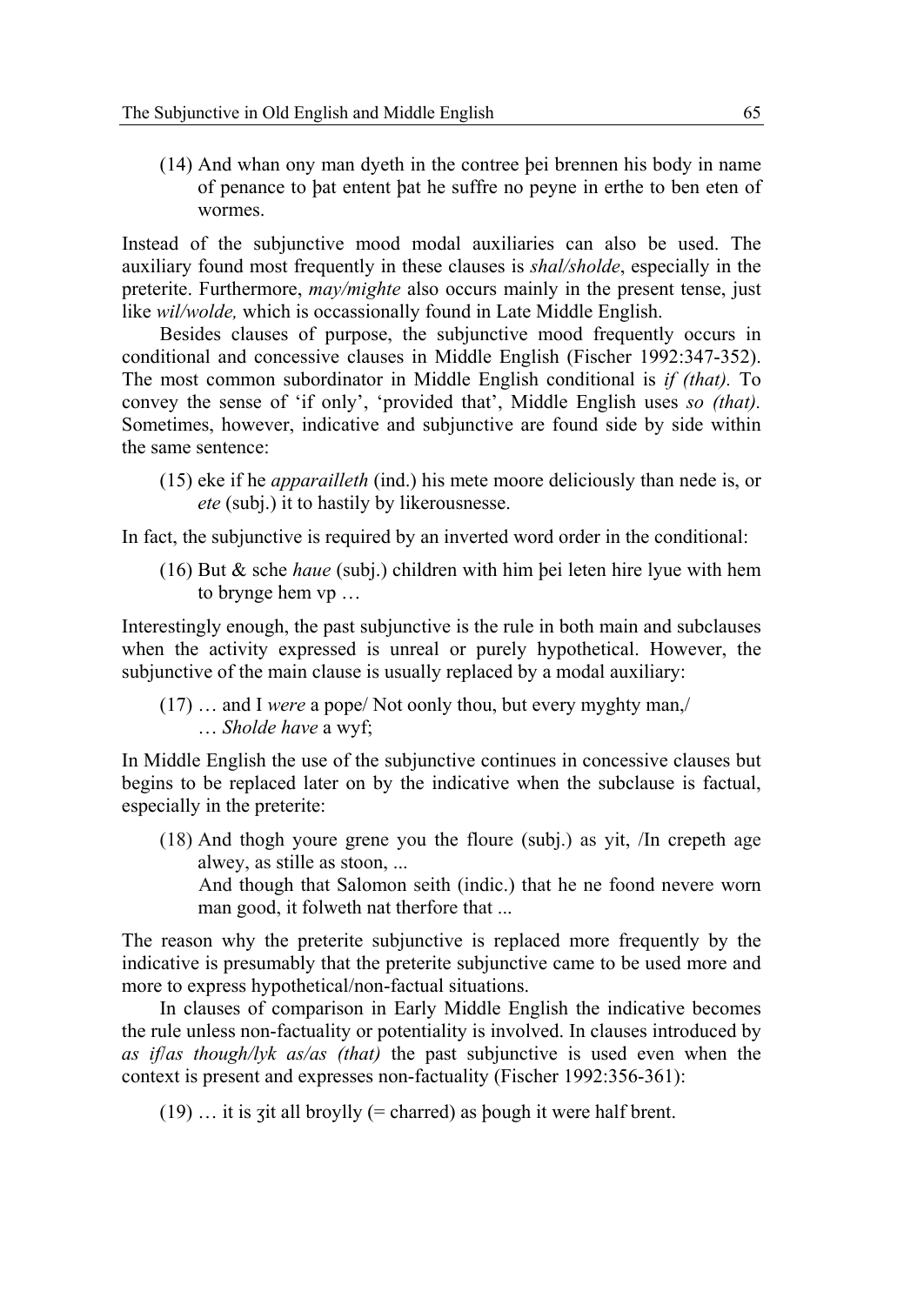It is noteworthy that instead of the subjunctive, the modal auxiliaries *sholde* and *wolde* are also used.

When the comparative expresses the highest possible degree, a subjunctive is used at least in Early Middle English:

(20) Abulf sede on hire ire/ So stille so hit were.

'Adolf said in her ear as quietly as possible.'

In Late Middle English an auxiliary (can, may or mighte) is the rule and that may also accompany as or be used instead of as:

 $(21)$  And fleeth the cite faste as he may go. And spedde hym fro the table that he myghte.

In unequal comparative clauses, which are always introduced by the conjunction *than* regularly followed by the general subordinator *that*, the indicative becomes the rule in contrast to Old English, which used the subjunctive. However, Chaucer still prefers the subjunctive when the *than*-clause refers to a prospective event and after phrases like *had lever*, which indicate uncertainty. Instead of the subjunctive the auxiliary *should* is also found.

(22) It is ful lasse harm to lete hym pace./ Than he *shende* alle the servantz in the place.

Arveragus... hadde levere dye in sorwe and in distresse/ Than that his wyf were of his trouthe fals.

For, by my trouthe, me were levere dye/ Than I yow *shoulde* to hasardours allye.

The subjunctive occurs regularly in object clauses as well (Fischer 1992:314). The subjunctive mood gives the activity expressed in the verb a certain modal colouring so that it conveys no longer a fact, but something that is possible, probable or desirable. Not surprisingly, therefore, the subjunctive occurs especially after verbs expressing a wish, a command or exhortation, where the subclause denotes a prospective event as in (a); after verbs expressing some mental activity as in (b):

 $(23)$  (a) ichulle bæt ze speken selde.

I want that you speak seldom.

'I want you to speak seldom.'

- (b) Hi weneb bæt bu segge sob.
- 'They think that you speak the truth.'

The subjunctive also occurs after a negated verb, denoting the uncertainty of the action conveyed in the complement clause. For the same reason the subjunctive is fairly frequent in indirect questions.

Nevertheless, instead of the subjunctive, after verbs expressing a wish, a command or exhortation, we often find auxiliaries. *Should* is the most common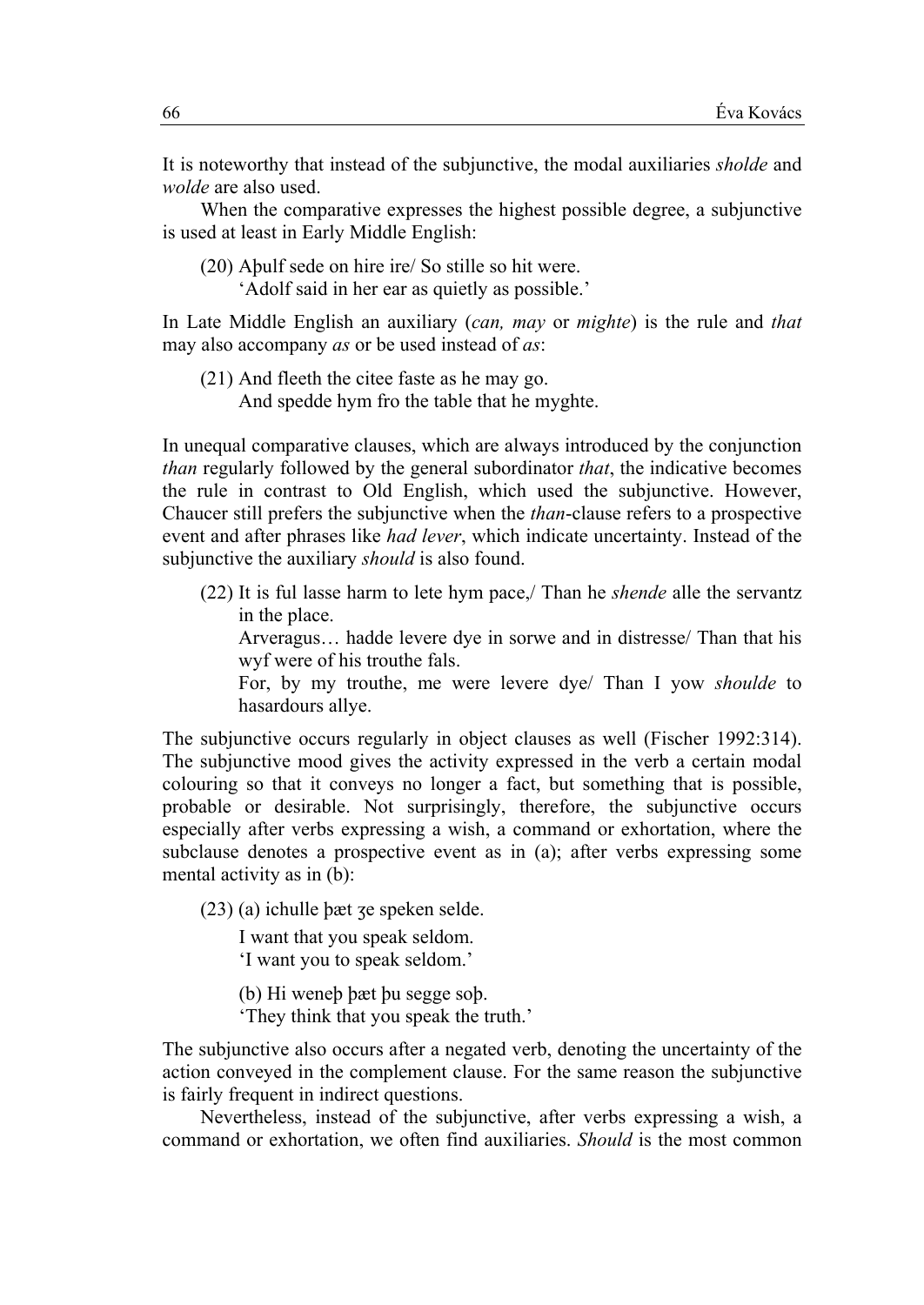auxiliary, in Early Middle English we also come across *mote* 'may', while in Later Middle English *would* also occurs (Fischer 1992:315):

(24) And manie gon nakede; and bidde þæt sum man heom scholde biweue,…

'and many go naked and ask that some one would clothe them, …'

#### **4 Conclusion**

The subjunctive is a continual source of dispute among grammarians and of perplexity to scholars as its historical role in English seems to have been rather weak and inconsistent. Some grammarians and linguists even proclaimed the subjunctive's death, and others regarded its usage as pretentious in Modern English. As far as its development is concerned, it is generally agreed that the inflectional subjunctive experienced a steady decline in the history of English.

As is evident from the above discussion, historical change has more or less eliminated mood from the inflectional system of English, with past subjunctive confined to 1st/3rd person singular *were*, which is moreover usually replaceable by the indicative past form *was*. Besides the loss of inflections, the appearance of the periphrastic forms accounted for the decline of the subjunctive. In fact, in Present-day English, the main mood system is analytic rather than inflectional, marked by the modal auxiliaries. Although there have been considerable changes in the forms of the subjunctive, there have not been many in its usage. As we have seen above, the subjunctive has always been marked for modality, expressing doubt, unreality, wishes, commands, and so on, and it was the mood selected by certain conjunctions, such as *if, though, unless, whether, that* and *lest.*

However, its functions have been somewhat reduced in Present-day English. Like in Old English and in Middle English, the present subjunctive is commonly used in the mandative construction in an object clause introduced by *that*, especially in American English. It is, however, not used after mental verbs and expressions of desire.

By now the subjunctive seems to have completely disappeared from reported speech, in which it was commonly used both in Old English and Middle English. Reported speech is governed by other rules in Present Day English, with shifts in tense and not the mood of the verbs and some changes in the use of deictic features of the language that relate to the time and place of the utterance and to the person referred to in the utterance (Quirk et al. 1985:1026-27). As mentioned above, when using the subjunctive in Old English the reporter wished to avoid commitment to the truth of what was reported.

The present subjunctive, which was commonly used in both Old English and Middle English to express wish or exhortation, can be found in certain formal and rather old- fashioned set expressions in Present-Day English, like *Come what may, God save the Queen, Suffice it to say, Heaven forbid, Be that*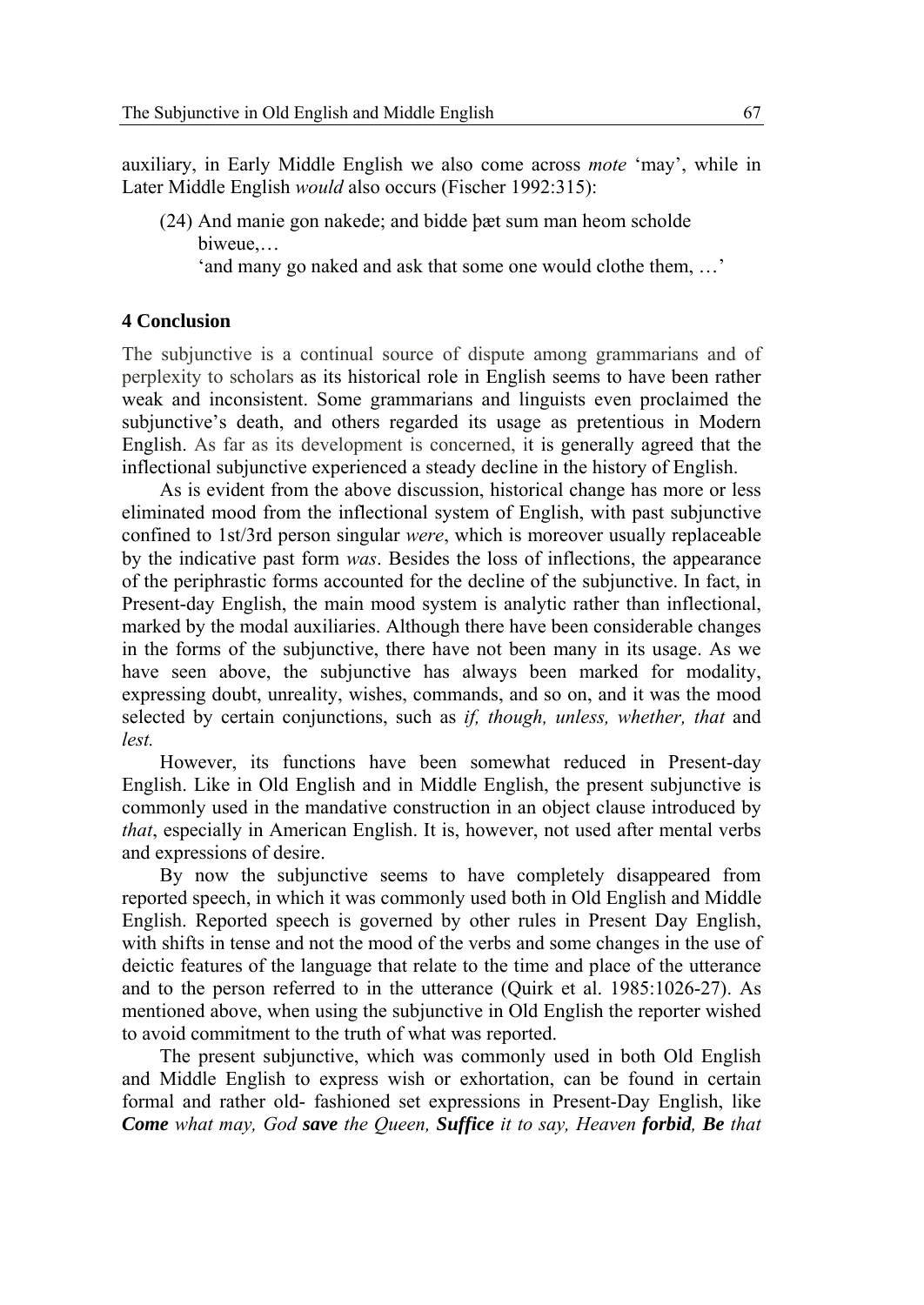*as it may,* etc. (Quirk et al. 1985:157-158). It is noteworthy that the subjunctive and *let* occurred side by side in both Old English and Middle English. In Present-Day English, the directive *let* with 3rd person subjects, such as *Let no one think that a teacher's life is easy*. *Let each man decide for himself*, etc. is generally rather archaic and elevated in tone. (Quirk et al. 1985:830)

In dependent clauses, such as in clauses of condition, concession and negative purpose introduced by *lest* or *for fear that* the present subjunctive is rather formal in Present-Day English (Quirk et al. 1985:158). Interestingly enough, while the subjunctive, a variant of which was *should*, still occurred in clauses of comparison introduced by *than* in Middle English, it seemed to have disappeared in Present-Day English.

The auxiliary *should* as an alternative of the past subjunctive also appears to be used in other cases in Middle English, namely it replaces the subjunctive in a main clause expressing unreality or hypothesis. In Present-day English it alters with *would* for 1st persons in the same hypothetical meaning in main clauses. Unlike in Old English and Middle English, the past subjunctive is, however, not used in main clauses to express hypothesis.

Especially in British English specialised *should* is commonly used in mandative clauses as an equivalent to the subjunctive, just like in adversatives introduced by *lest*, in which this specialised *should* is also readily used, such as in *Both were tense with worry lest things should somehow go wrong*. Specialized *should* also occurs in unreal conditional in a subclause introduced by *if*, which involves that some doubt is involved in the condition, such as in *If some thief should open the case, he wouldn't easily find the jewellery*. In fact, it alters with the indicative past, which, however, suggests that the condition is accepted as satisfied. (Huddleston and Pullum 2002:998-1000).

All things considered, the subjunctive may be used in a limited area in Present-Day English, but it is very much alive in that area, especially in Am E, in which it is assumed to have become remarkably prevalent again in the 20th century.

#### **References**

English, Jack. 2009. The decline of the subjunctive.

http://www.english-jack.blogspot.com/2009/03/decline-of-subjunctive *[accessed May 15, 2009].* 

Baugh, Albert C. and Thomas Cable. 1978. *A History of the English Language.* Third Edition. New York: Prentice Hall International, Inc.

Finney, Charles E. A. 1999-2000. *God save the subjunctive*.

http://www.ceafinney.com/subjunctive/ [accessed May 15, 2009].

Fischer, Olga. 1992. Syntax. In Blake, Norman (ed.) *The Cambridge History of the English Language*. *Volume 2: 1066-1476*. Cambridge: Cambridge University Press, 207-408.